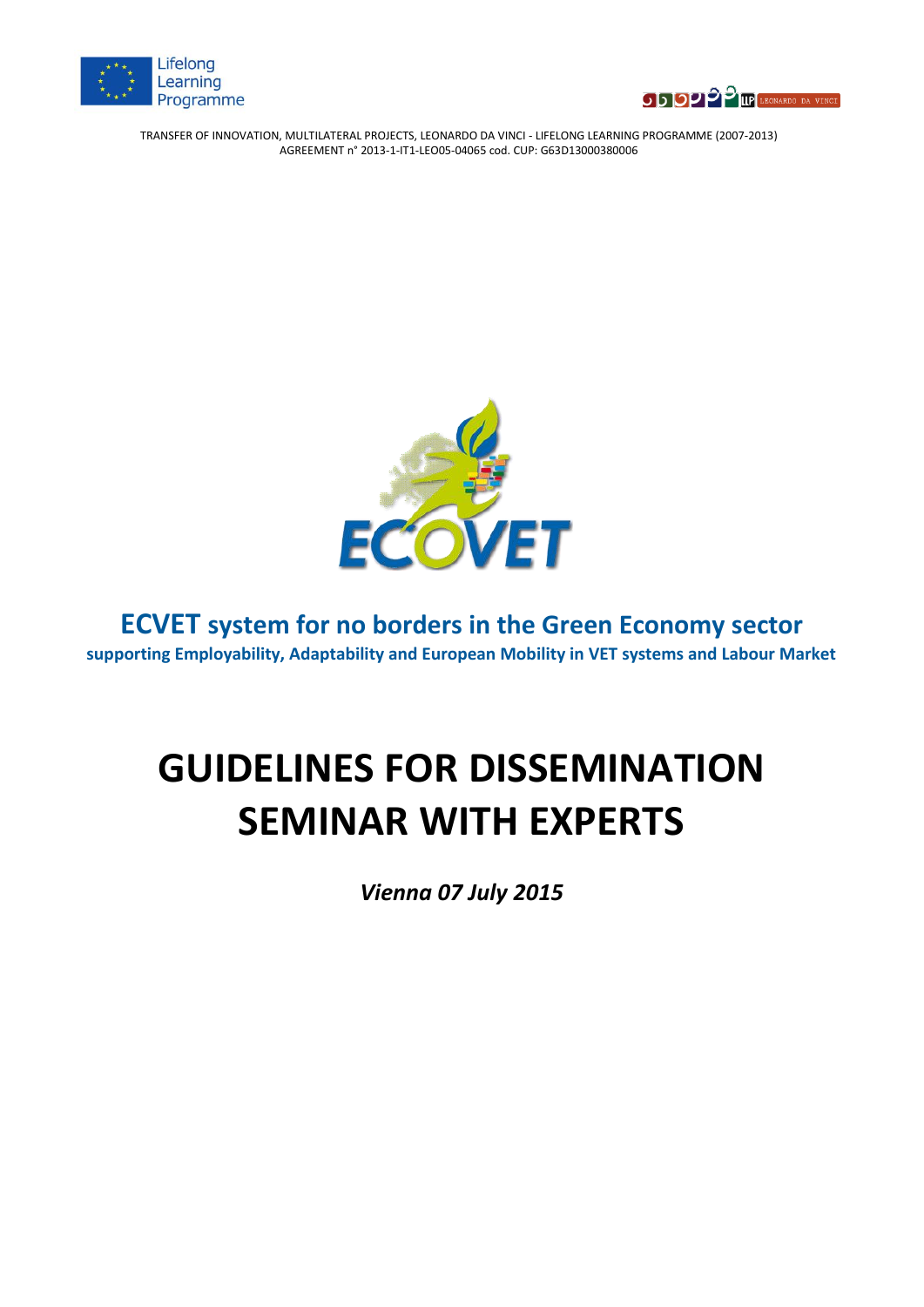





*Dear Expert,*

*Thanking you for your availability in participating to the dissemination seminar of the ECoVET Project, we take the chance to advance you some general information about the project and about the focus of the round table confrontation we would like to realize with you during the dissemination seminar.*

*Therefore these guidelines are meant to explain how to consider and take in account the 4 grids of comparison between the different Units of Learning Outcomes we have identified in the different partner Countries in professional profiles which have been considered similar and comparable, in the green economy field, to the Italian referring profile of the "TECHNICIAN FOR THE DESIGN AND DEVELOPMENT OF ENERGY-SAVING SYSTEMS".*

*We thought it would have been more efficient, for the development of the seminar and of the foreseen round table with experts, to advance these guidelines and the 4 grids, in order to give you enough time to familiarize with the specific project output, that we would like to validate with experts during the seminar.*

*Looking forward to meet you in Vienna, Best regards The ECoVET Project Staff*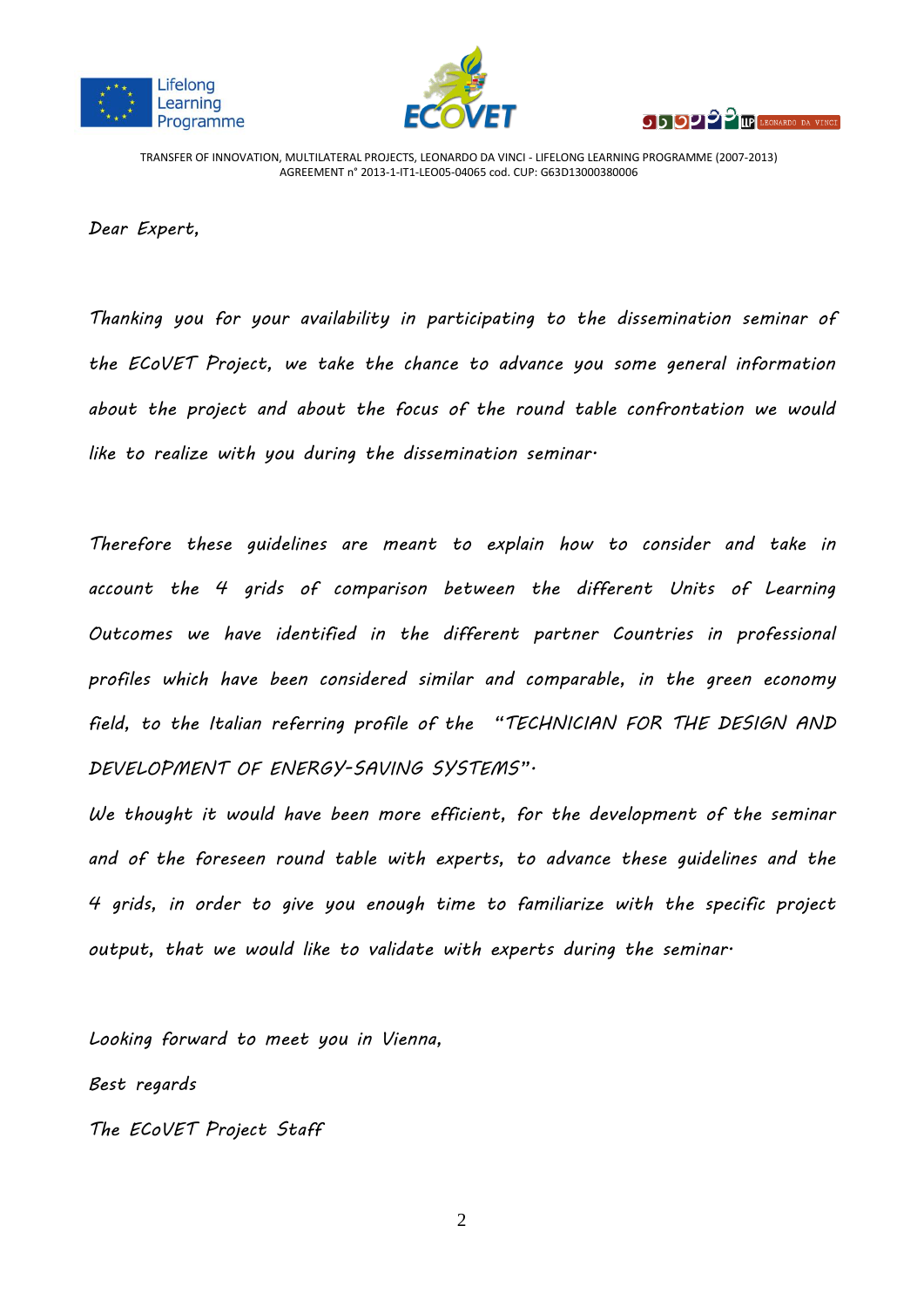





# **ECoVET PROJECT SYNTHESIS**

## **REFERENCE FRAMEWORK**

The ECoVET project proposes the application and development of the ECVET system in the green economy sector. Specifically, since this is a "Transfer of Innovation" (TOI) project, the goal of the project is to use the methodology and tools developed within the project NETWORK - previously funded by the European Commission under the Lifelong Learning Programme, Leonardo da Vinci sub-program, Call EACEA/14/08 "Projects to test and develop the credit system for vocational education and training (ECVET)" - in order to adapt and transfer them into a different sectoral contexts of experimentation and in order to support the transparency and sharing at European level of the peculiarities of a professional profile working in the field of the green economy: the TECHNICIAN FOR THE DESIGN AND DEVELOPMENT OF ENERGY-SAVING SYSTEMS.

#### **PROJECT OBJECTIVES**

The project, therefore, intends:

- $-$  to compare the qualifications of the identified sector existing in the partner countries, focusing our attention on the equivalent Regional profile;
- to identify parts of the educational pathways and qualifications which are "ECVETcompatible" and therefore able to dialogue with each other;
- to identify processes and protocols of understanding suitable to facilitate the mutual recognition
- to propose to competent bodies (key actors of VET systems and related systems of transparency and certification of qualifications), and in particular in Tuscany with whom the national partnership have shared the ECoVET planning phase, any changes and / or implementations to be taken on the basis of European experiences .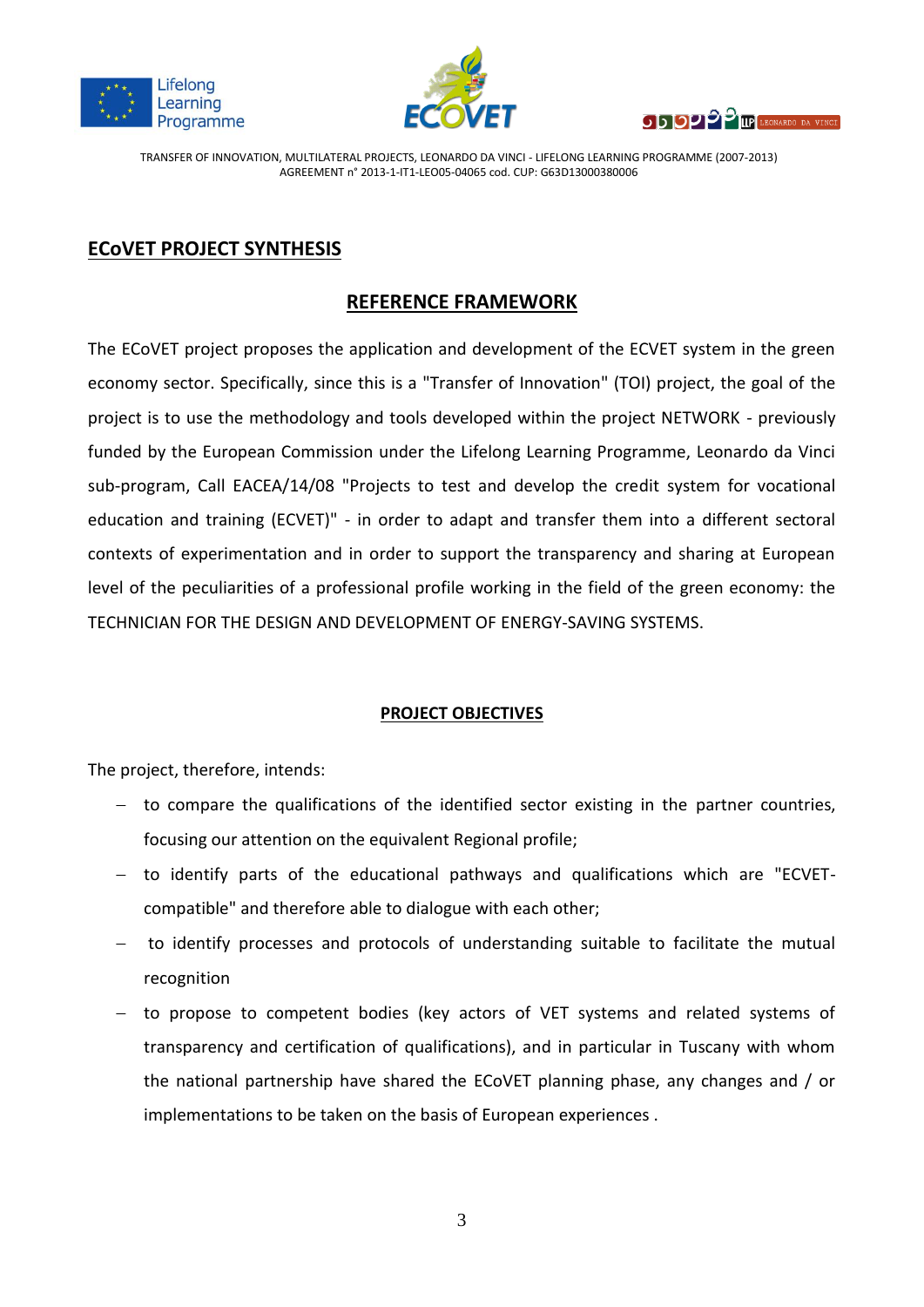





This for the benefit of the commissioning transparency of competences and qualifications and above all of employability in a the European labour market, in the specific sector and in the contexts identified.

## **ECoVET PROJECT PHASES AND INTERMEDIATE RESULTS**

Based on project objectives and expected results, since the preliminary phases emerged the primary importance, especially in the phase of setting up and organising the work among the partners, of acquiring a common reference framework, through the collection, organisation and sharing of indispensable background information, such as:

- a **desk analysis of national repertories of professional profiles** (for example REGIONAL VET Systems, repertoires of learning units, any existing systems for the validation of Learning from Experience, etc.) **in the green economy sector**, specifically as much as possible related to the characteristics of the selected Italian Regional profile, in each partner country, with particular attention to vocational education and training systems, certification processes, professional profiles in the labour market and related labour contracts characteristics;
- **a field research analysis which was based on field observations, with at least 5 interviews for each partner Country, with operators in the green economy sector** and, specifically, in different types of related structures and productive units;
- **a collection of professional profiles in each partner Country specifically related to the selected Italian Regional profile** of the "TECHNICIAN FOR THE DESIGN AND DEVELOPMENT OF ENERGY-SAVING SYSTEMS"

On an operational level, the partners were called upon to describe and select professional profiles using indicators and pre-defined charts based on the KSC (Knowledge, Skills, Competences) scheme in order to represent a context framework from which to begin a comparison of the existing profiles and certification methods and later, in order to identify the characterising elements indispensable to homogenise the representations.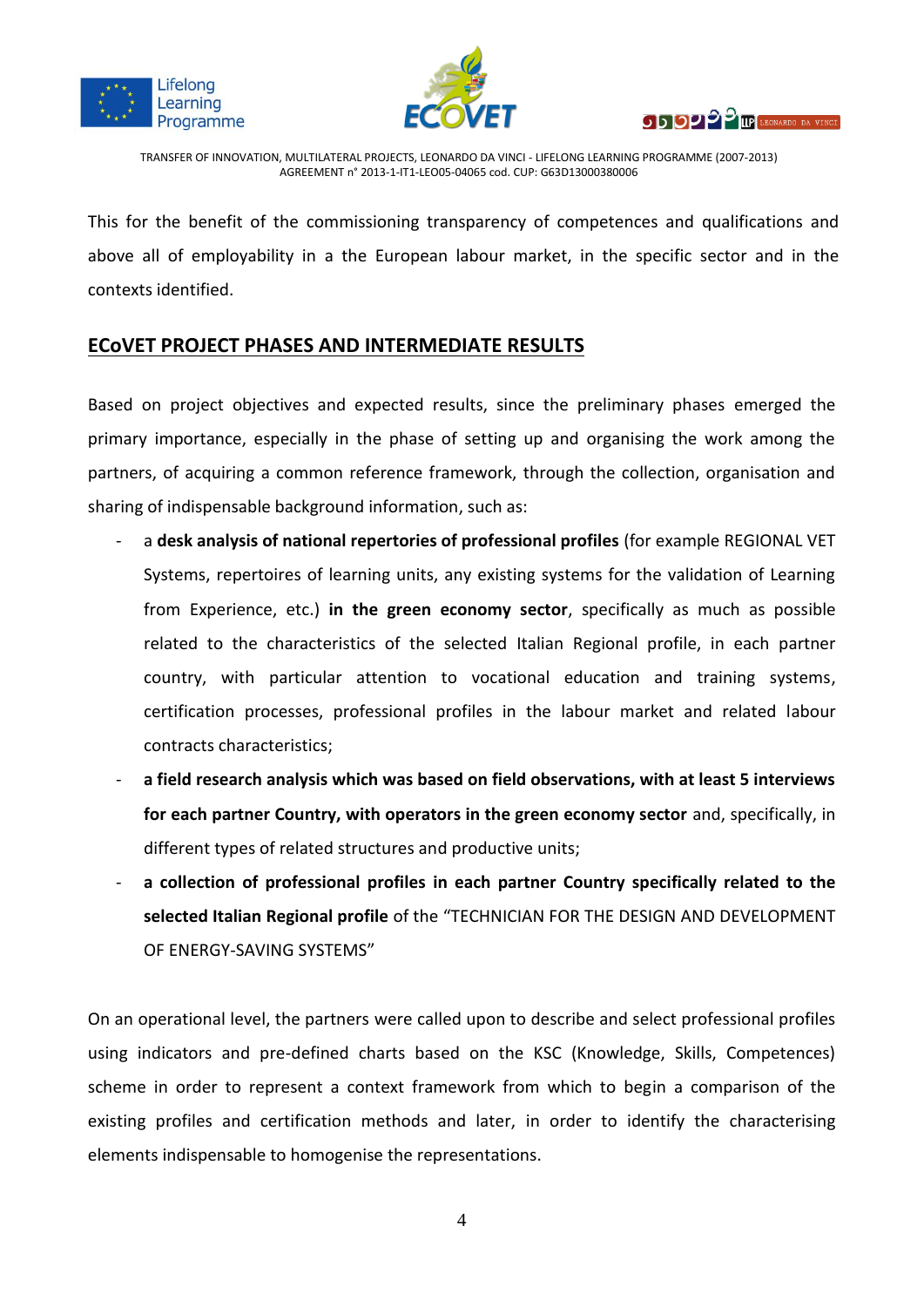





From the preliminary research outputs and information collected, the partnership began the construction and application of common instruments for the identification and validation of modular training paths, already existing in the partner countries, within the ECVET system (including among these also the processes of support, validation and recognition of Life Long Learning and Life Wide Learning training experiences) with the double purpose of setting the conditions for facilitating mobility in the various training phases and situations and of allowing the "accumulation" of tendentially recognisable credits, to improve employability and mobility, in the entire European Community.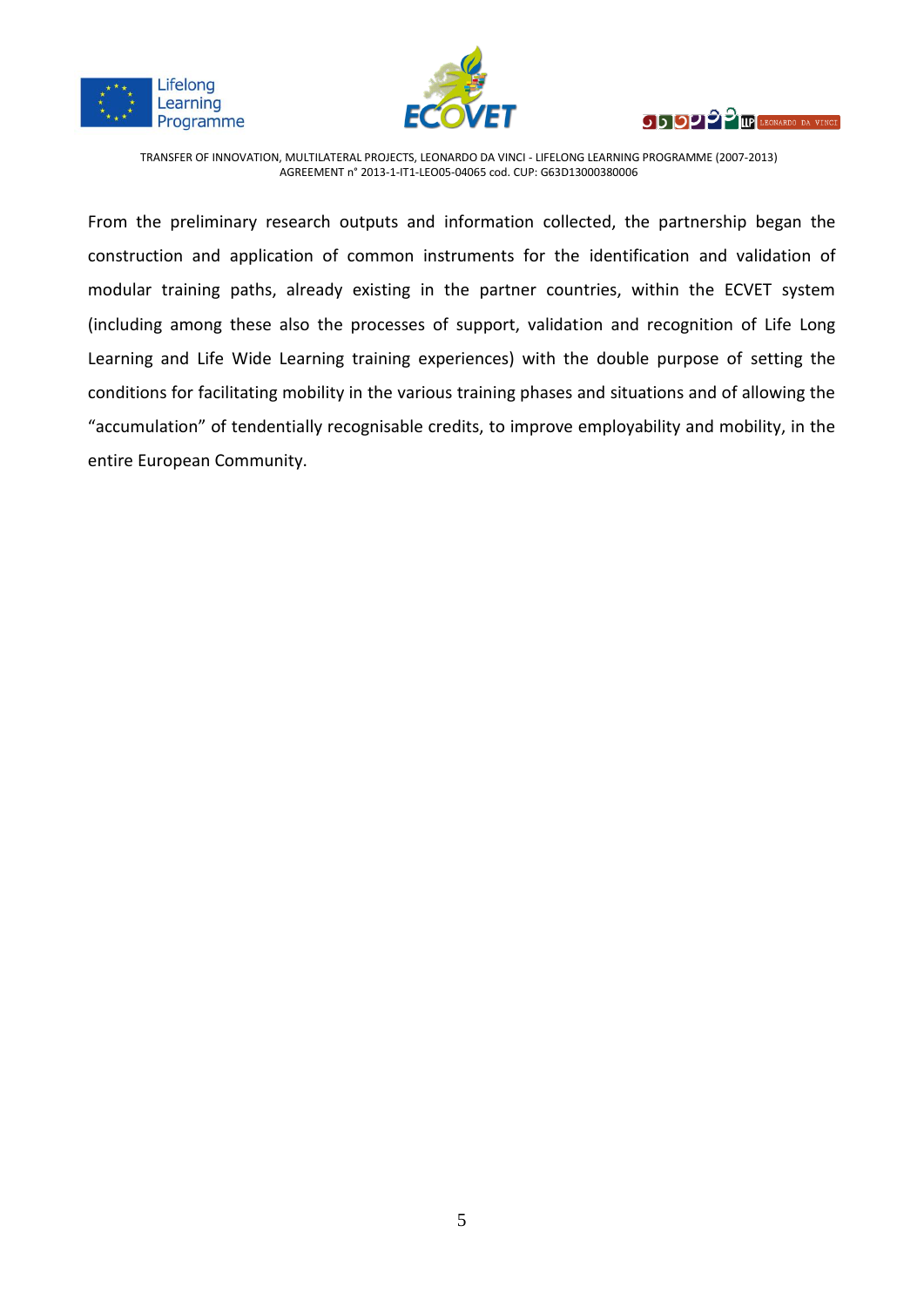





# **ECoVET DISSEMINATION SEMINAR WITH EXPERTS: THE CONTRIBUTION EXPECTED**

The main output of the transnational work carried out in the first year of the project, is represented by **the 4 comparative grids attached to this guidelines**.

**The comparative grids are all referred to the reference profile of the "Technician for design and development of energy-saving systems" included in the Regional Repertory of professional profile of Tuscany Region – IT.**

Each grid represent a comparative framework for:

- **identifying skills correspondence** among the different equivalent selected profiles in the partner Countries
- and **defining Units for mobility purposes**

#### **referred to 4 macro-competences identified by the specific selected profile**.

Therefore, the grids are structured with one column for each Country, where the correspondences identified with the skills connected to the macro-competences in the Italian profile, has been selected and reported, by means of a progressive partners confrontation process and validation with national experts, carried out by the whole partnership.

Specifically, the 4 macro-competences and units derived are:

- **UNIT 1 - Monitoring activities of the existing structures (UC 937)**
- **UNIT 2 - Processing of energy saving plants engineering (UC 288)**
- **UNIT 3 – Design of energy saving systems (UC 289)**
- **UNIT 4 - Evaluation of energy saving plan of public or private organizations (UC 963)**

The next project step, is based on the possibility to realize a round table discussion and collection of experts opinions and contribution in occasion of the dissemination seminar in Vienna (7<sup>th</sup> July 2015).

Provided that participating experts were informed by means of these guidelines and the attached grids, the round table will be moderated by project staff, and will focus on these main issues: